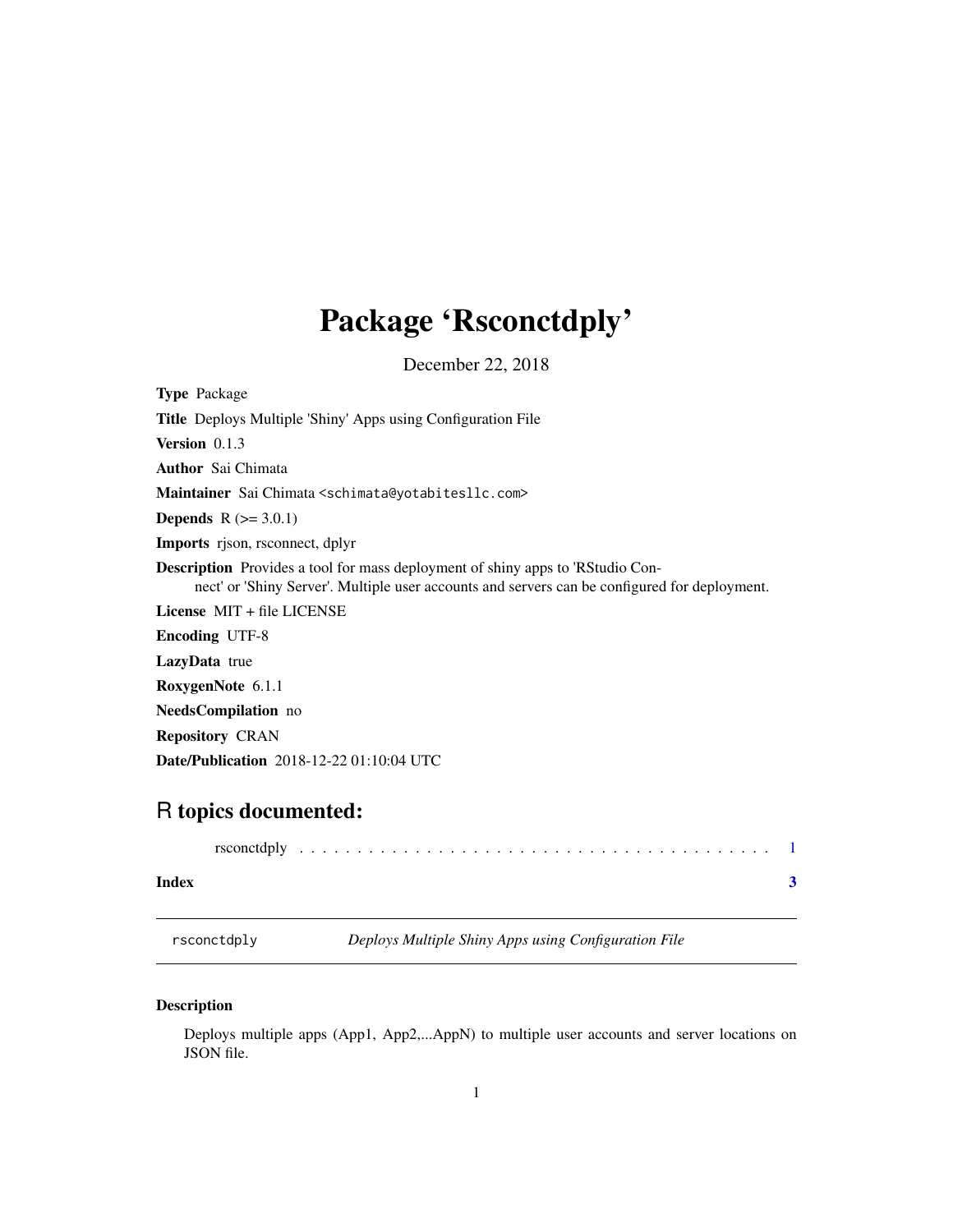#### Usage

rsconctdply(filedir)

#### Arguments

| rsconctdply | Name of the function                       |
|-------------|--------------------------------------------|
| filedir     | Web or local directory path for json file. |

#### Examples

## Not run:

```
#Files on Web
rsconctdply("https://api.myjson.com/bins/o8k2s")
```
#Files available locally rsconctdply("~/rconnect\_dir.json")

Json file Format: sample file name with structure: "rconnect\_dir.json"

```
{
  "App1": {
   "Server_url": "https://example1.com:443",
   "Server_NAME": "example1",
    "account": "user1",
    "appDir": "~/location1/"
  },
  "App2": {
   "Server_url": "https://example2.com:123",
    "Server_NAME": "example2",
    "account": "user2",
    "appDir": "~/location2/"
  }
}
```
## End(Not run)